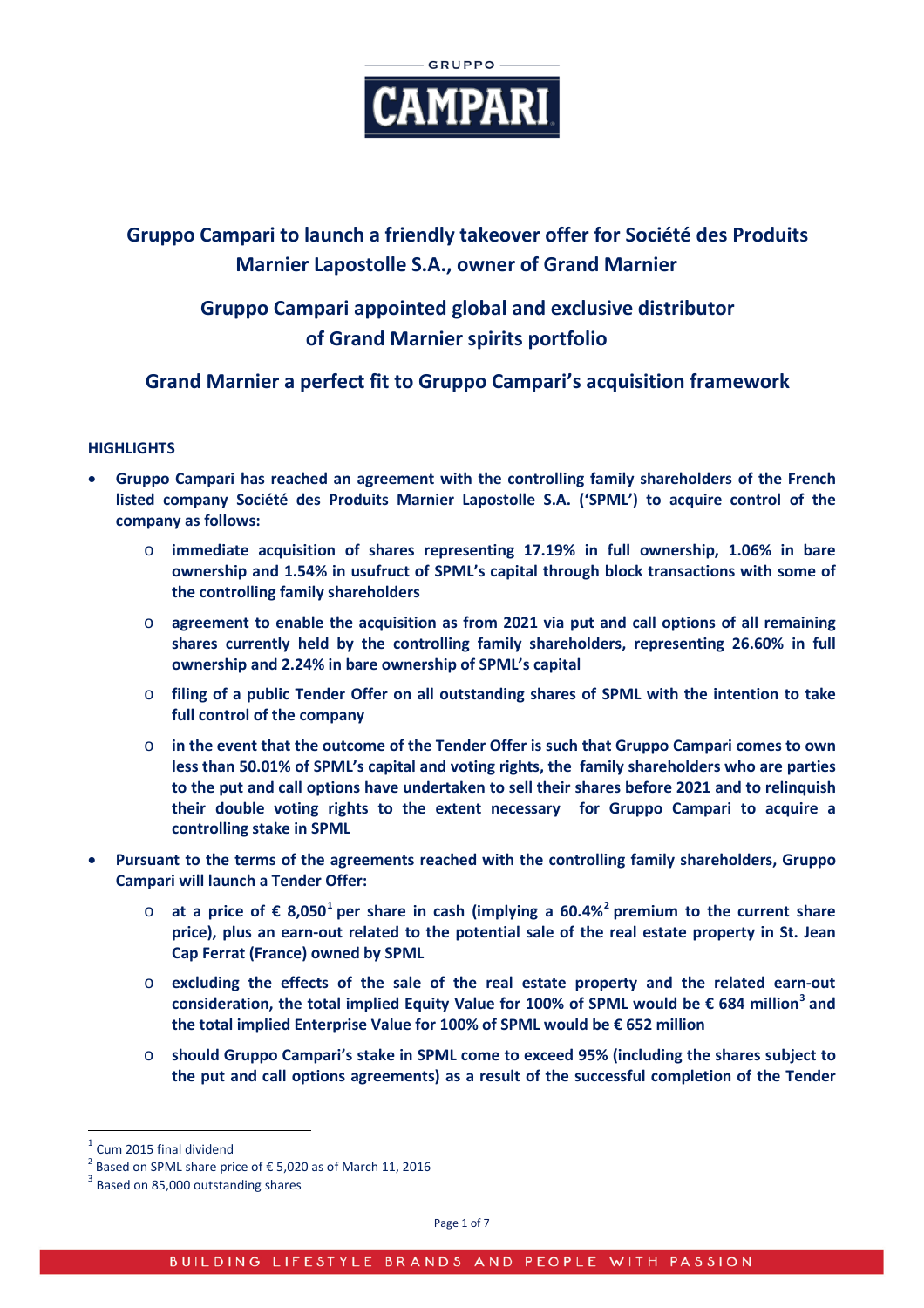**Offer, Gruppo Campari shall buy out the residual free float shares, which will cause the delisting of SPML**

- **Finally, simultaneously to the acquisition of the initial stakes in SPML, Gruppo Campari has entered into an exclusive agreement with the target company for the worldwide distribution of the Grand Marnier spirits portfolio**
- **SPML perfectly fits Gruppo Campari's acquisition strategy:**
	- o **SPML is a leading French spirits company, owner of the premium iconic Grand Marnier liqueur brand**
	- o **renowned for its alluring blend of cognac and essence of bitter orange, Grand Marnier is one of the world's most recognized and storied spirits brands with a 150-year history and a strong presence in premium on-trade outlets**
	- o **Grand Marnier is poised to enter Gruppo Campari's Global Priorities [4](#page-1-0) portfolio, thus reshaping, further strengthening and premiumising Gruppo Campari's offering. Moreover, it enables the Group to further capitalize on the revival of classic cocktails, particularly in the US**
- **The Group further leverages its expanded international route-to-market as well as its brand building capabilities, adds further critical mass across the Group's markets (particularly the key US market) and enhances its exposure to the premium on-trade channel as well as Global Travel Retail**
- **Positive financial and business mix impact. With Grand Marnier, Gruppo Campari is to:**
	- o **consolidate a high-margin brand and cash generative business**
	- o **add a premium and distinctive brand to its Global Priorities portfolio, thus driving richer product mix by brand and by market (the US expected to become the largest market in terms of the Group's net sales)**
	- o **consolidate its position as the leading purveyor of premium liqueurs and bitter specialties worldwide**
	- o **continue to leverage its acquisition framework in a very disciplined and consistent manner for future growth**
	- o **the transaction is to be funded with available cash**

**Milan, March 15, 2016** - Gruppo Campari has reached an **agreement with the controlling family shareholders of SPML for the acquisition of a controlling stake of the company via a Tender Offer**, to be launched on the French Stock Exchange market pursuant to the applicable French regulations. Simultaneously, the Group has **entered into an agreement with SPML for the exclusive worldwide distribution of the Grand Marnier spirits portfolio**.

## **ACQUISITION STRUCTURE**

## *Block transactions*

**Gruppo Campari has reached an agreement with the controlling family shareholders of French listed company SPML to acquire immediately shares, representing 17.19% in full ownership, 1.06% in bare ownership and 1.54% in usufruct of SPML's capital through block transactions with some of the controlling family shareholders**

<span id="page-1-0"></span><sup>4</sup> Include Campari, Aperol, SKYY, Wild Turkey and the Jamaican Rums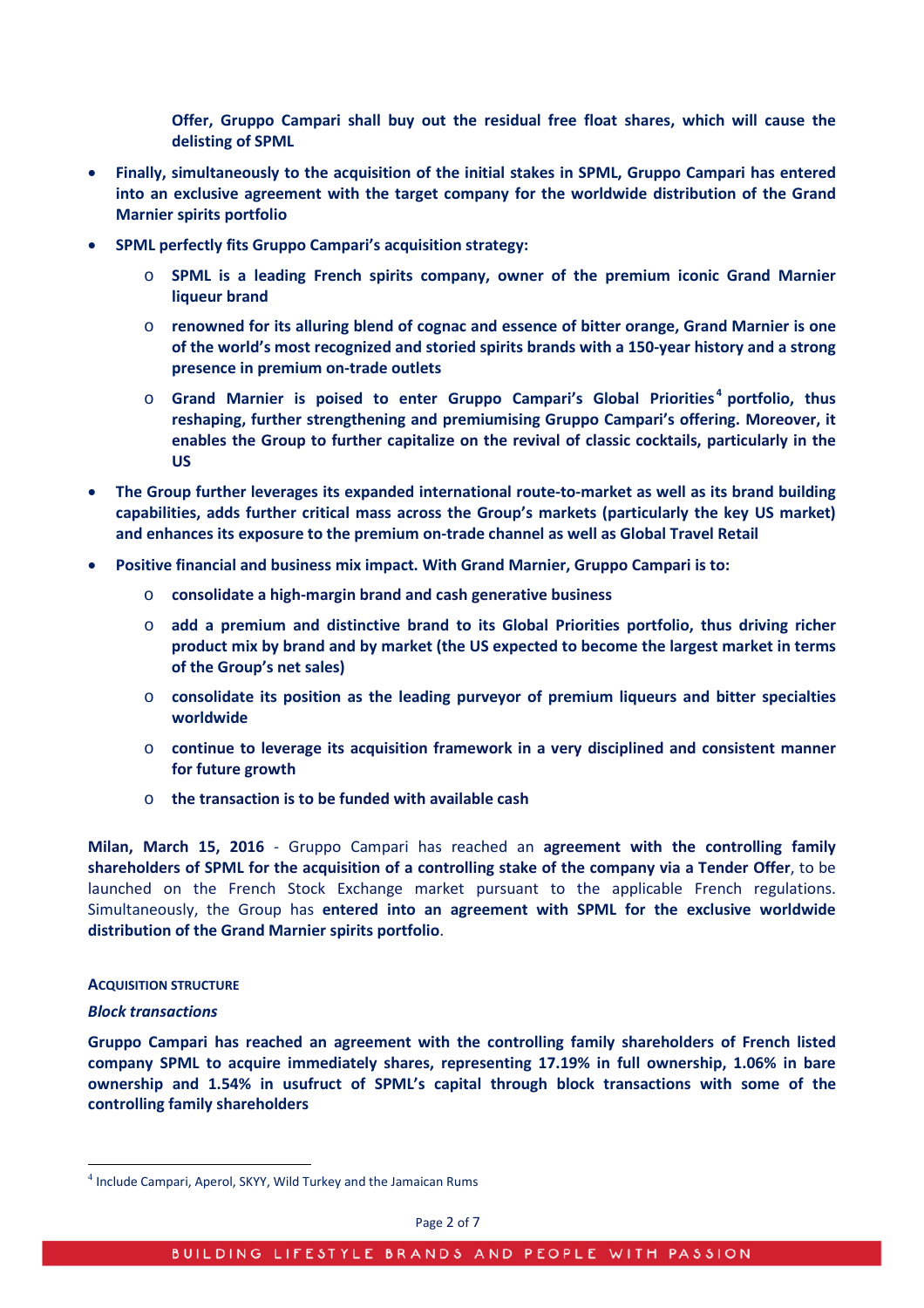#### *Put and Call options and Shareholders' Agreement with Family Shareholders*

**Gruppo Campari agreed via put and call options to acquire as from 2021 the remaining shares currently held by the controlling family shareholders, representing 26.60% in full ownership and 2.24% in bare ownership of SPML's share capital.**

**Gruppo Campari and the family shareholders who have entered into the call and put options also entered a shareholders' agreement on the governance of SPML up until the exercise of the above mentioned put and call options**.

It should be noted that any dividend payable by SPML will be deducted from the value of the put and call options.

# *Tender Offer*

**Gruppo Campari has the intention to take full control of the company via a Tender Offer**.

**Pursuant to the conditions agreed with the controlling family shareholders**, the Tender Offer price shall be equal to **€ 8,050 per share** in cash, implying a **60.4% premium to the current share price[5](#page-2-0)** .

The payment of an additional **earn-out consideration shall be conditional upon the sale of a real estate property currently owned by SPML and located in St. Jean Cap Ferrat (France)**.

The Tender Offer will be opened following due work's council consultations and antitrust clearance in the US.

In the event that the outcome of the Tender Offer is such that Gruppo Campari comes to own less than 50.01% of the shares and voting rights in SPML, **the controlling family shareholders parties to the call and put options have undertaken to sell in advance their shares and to relinquish their double voting rights to the extent that is necessary for Gruppo Campari to acquire a controlling stake in SPML**.

**Should Gruppo Campari's stake in SPML come to exceed 95%** (including the shares subject to the put and call options agreements) as a result of the successful completion of the Tender Offer, Campari shall **buy out the residual free float shares, which will cause the delisting of SPML**.

Excluding the effects of the sale of the real estate property and the related earn-out consideration, the total implied **Equity Value for 100% of SPML would be € 684 million**[6](#page-2-1) and the total implied **Enterprise Value for 100% of SPML would be € 652 million[7](#page-2-2)** . It should be noted that the **net proceeds from the disposal of the real estate property will be retained by Gruppo Campari up to a maximum amount of € 80 million**, whilst **any excess net of any tax and any other costs relating to the disposal will be distributed to all of the selling shareholders** (including the investors that will tender their shares in the context of the Tender Offer).

In order to facilitate the managerial transition, **François de Gasperis and Stéphane Marnier Lapostolle will remain respectively chairman of the** *directoire* **and in the management team** until the exercise of the put and call options.

#### **DISTRIBUTION AGREEMENT**

**Finally, simultaneously to the acquisition of initial stakes in SPML**, Gruppo Campari has **entered into an agreement with SPML for the worldwide exclusive distribution of the Grand Marnier spirits portfolio.**

<span id="page-2-0"></span><sup>&</sup>lt;sup>5</sup> SPML share price of € 5,020 as of March 11, 2016<br> $^{6}$  Based on 85,000 outstanding shares

<span id="page-2-2"></span><span id="page-2-1"></span><sup>&</sup>lt;sup>7</sup> The Equity to Enterprise value bridge as of December 31, 2015 of € 32.6 million is composed by: net cash position of € 32.3 million, net pension liabilities of € (18.0) million (as of 31 December 2014) and minority interests of € (0.6) million, cash proceeds of the Tender Offer to the treasury shares of € 23.1 million, interim dividend of € (4.2) million paid on January 25, 2016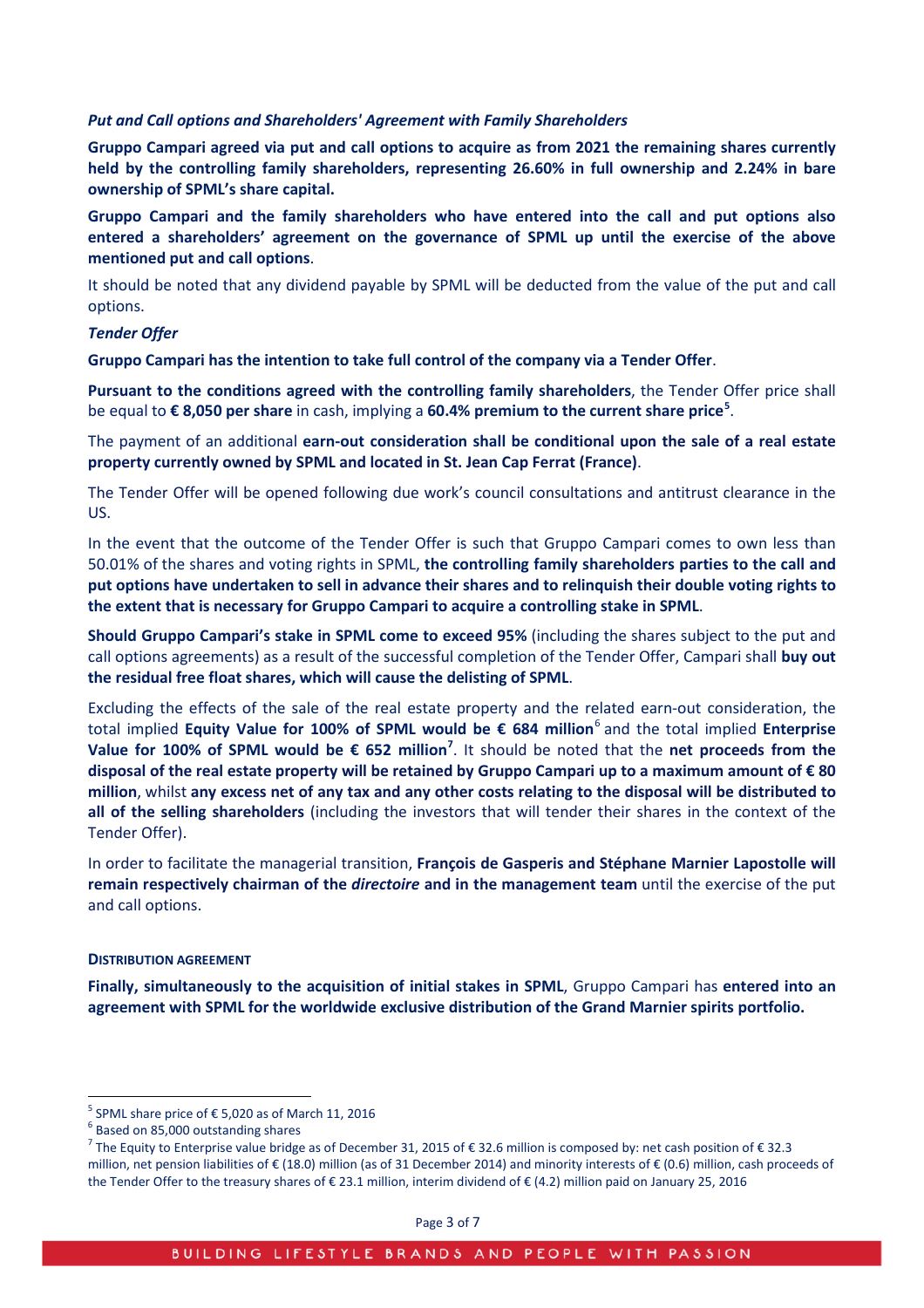The distribution agreement will become effective on July 1, 2016 and will remain in force for a **period of five and a half years until December 31, 2021**. The initial agreement will be renewable for consecutive five year periods after 2021.

# **OVERVIEW OF ACQUIRED BUSINESS**

**SPML** is a **French spirits company**, **focussed on manufacturing and selling premium liqueurs**. **Founded in 1827** the company quickly gained an outstanding reputation for its high quality eaux-de-vie. In 1880, the founder's descendant Louis-Alexandre Marnier Lapostolle had the idea of showcasing the organoleptic richness of cognacs by combining them with orange, a rare and precious fruit at the time. Since then, Grand Marnier has been **blended from the finest cognacs and essence of wild tropical oranges** combined with other ingredients and then **aged in oak casks**, according to a **secret recipe which has remained unchanged since it was created**. Grand Marnier is today **one of the world's most recognized and storied spirits brands** with a 150-year history. As a key ingredient of many classic cocktails, Grand Marnier enjoys a **premium positioning** and **qualifies as a must have premium brand in cocktail bars** thanks to its exceptional quality and international recognition.

The company is **headquartered in Paris**. SPML is listed on Euronext (Paris) and has a **market capitalisation of € 427 million as of March 11, 2016**.

Its main bottling and packaging site is located in Normandy, France.

In fiscal year ending December 31, 2015, SPML achieved a consolidated **annual turnover of € 151.7 million**[8](#page-3-0) **, of which € 129.5 million relating to sales of finished goods, and a consolidated EBITDA of € 30.8 million. It should be noted that SPML's EBITDA does not include the profits sitting at the distributor level**.

The **Grand Marnier spirit portfolio is SPML's core business, accounting for approx. 85% of the consolidated finished goods sales in 2015**. The Grand Marnier portfolio includes **Grand Marnier Cordon Rouge**, Cherry Marnier, Louis Alexandre, Cuvée du Centenaire, Cuvée du Cent Cinquantenaire and Quintessence.

With regards to its geographical reach, **SPML generated approx. 92% of its consolidated finished goods sales outside France**. Key markets are the **US, accounting for approx. 60%, Germany, Canada and France**. SPML brands are currently **distributed in over 150 countries through third party distributors**.

## **DEAL METRICS**

Excluding the effects of the sale of the real estate property and the related earn-out consideration, the **corresponding implied multiple based on the total Enterprise Value for 100% of SPML of € 652 million** and a **pro-forma EBITDA pre one-off's of € 47.4 million in FY 2015**, which includes the estimated full year effects of the worldwide distribution agreement and excludes any potential synergies, **would be 13.7 times**.

**This transaction is expected to have an immediate accretive effect on a pro-forma full year basis.**

## **DEAL RATIONALE**

**Bob Kunze-Concewitz, Chief Executive Officer, commented:** *'We are delighted to consolidate this alliance between the SPML controlling family shareholders and Gruppo Campari. Grand Marnier is a French icon, with a rich 150-year history for which we have profound respect. This acquisition represents a perfect fit with our external growth strategy in terms of brand profile, distribution and financial framework. With Grand Marnier, we add a premium and distinctive brand to our Global Priorities portfolio, thus driving* 

<span id="page-3-0"></span><sup>8</sup> Source: Press release '*COMMUNIQUE FINANCIER SUR LES COMPTES ANNUELS 2015'*, published by SPML on March 15, 2016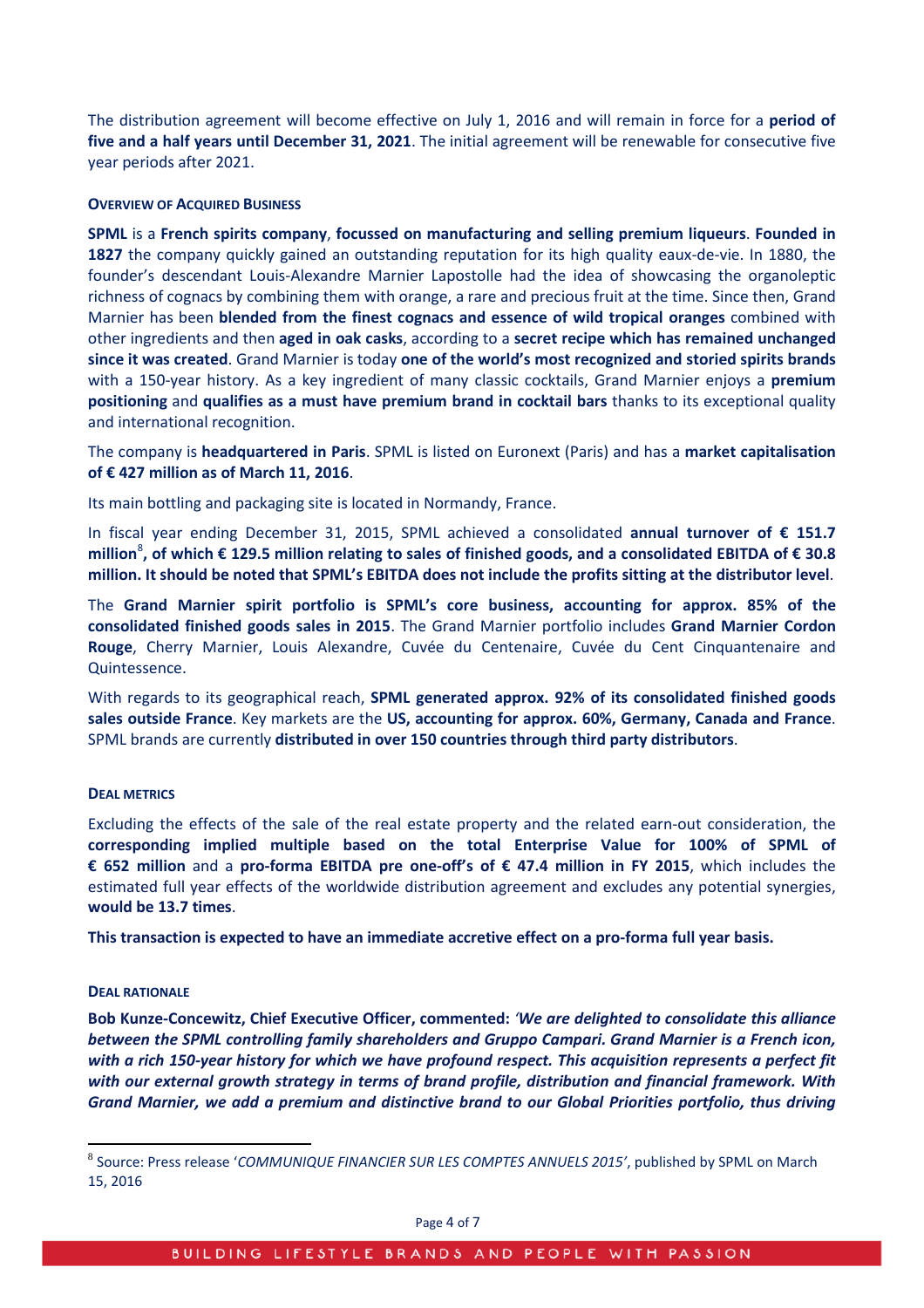*richer product mix, and we further consolidate our position as the leading purveyor of premium liqueurs and bitter specialties worldwide. In terms of route-to-market, Grand Marnier is a unique opportunity to continue leveraging our enhanced international distribution capabilities benefiting from a perfect fit of the distribution reach of the acquired business. Moreover, we continue leveraging our strong marketing capabilities and consolidated track record in re-launching and accelerating momentum of high potential brands. Thanks to its exceptional quality and international recognition, Grand Marnier enhances our exposure to the premium on-trade, across all markets, to the benefit of the Group's overall portfolio, as well as to Global Travel Retail. In particular, as a key ingredient in many classic cocktails and a must have premium brand in classic cocktail bars, Grand Marnier strengthens our quest to further capitalize on the revival of classic cocktails, particularly in the US. Importantly, a global trend unleashed in the US with mixologists and premium consumers showing growing interest in specialties and liqueurs in the onpremise channel. Grand Marnier will benefit from the strategic focus of the strengthened Gruppo Campari RTM as a key Brand within our Global Priorities portfolio across all markets. By acquiring Grand Marnier, we continue leveraging our acquisition framework in a very disciplined and consistent manner also from a financial view point as we consolidate a high-margin brand and cash generative business, expected to determine an immediate accretive effect on the existing business.*'.

Bank of America Merrill Lynch and Philippe Villin acted as financial advisors to Gruppo Campari on this transaction. CACIB acted as joint financial advisor. Brandford Griffith&Associés and Pedersoli&Associati acted as legal advisors.

#### **FORWARD-LOOKING STATEMENTS**

*Certain statements and information contained in this communication that are not statements of historical fact constitute forward-looking statements, notwithstanding that such statements are not specifically identified as such. Such forward-looking statements include, but are not limited to, statements as to the proposed acquisition of Société des Produits Marnier Lapostolle S.A. by Gruppo Campari, the anticipated timing of approvals relating to the transaction, the expected timetable for completing the transaction and commencing the mandatory tender offer, expected long-term growth for the Gruppo Campari after the completion of the transaction and any other statements about SPML's or Gruppo Campari's managements' future expectations, beliefs, goals, plans or prospects. Forwardlooking statements are related to future, not past, events and are not guarantees of future performance. These statements are based on current expectations and projections about future events and, by their nature, address matters that are, to different degrees, uncertain and are subject to inherent risks and uncertainties. They relate to events and depend on circumstances that may or may not occur or exist in the future, and, as such, undue reliance should not be placed on them. Actual results may differ materially from those expressed in such statements as a result of a variety of factors, including changes in general economic, financial and market conditions and other changes in business conditions, changes in the market, the level of demand and financial performance of the major industries our portfolio companies serve, changes in regulations and institutional framework (whether in Italy or abroad), the parties' ability to obtain all necessary regulatory approvals of the pending transaction on the proposed terms and schedule, the possibility that certain conditions to the completion of the transaction will not be met, the possibility that competing offers may be made and many other factors, most of which are outside of the control of Gruppo Campari. The Group therefore expressly disclaims and does not assume any liability in connection with any inaccuracies in any of these forward-looking statements or in connection with any use by any party of such forward-looking statements. Any forward-looking statements contained in this communication speak only as of the date of this communication and, except as required by law, neither Gruppo Campari nor SPML express any intention or undertake any obligation to update any of the present forward-looking statements to reflect events or circumstances occurred after the date of this press release and as a result, no undue reliance should be placed on these forward-looking statements. This communication does not represent investment advice neither a solicitation, nor a recommendation nor an invitation, nor an offer for the purchase or sale of financial products and/or of any kind of financial services as contemplated by the laws in any country or state.*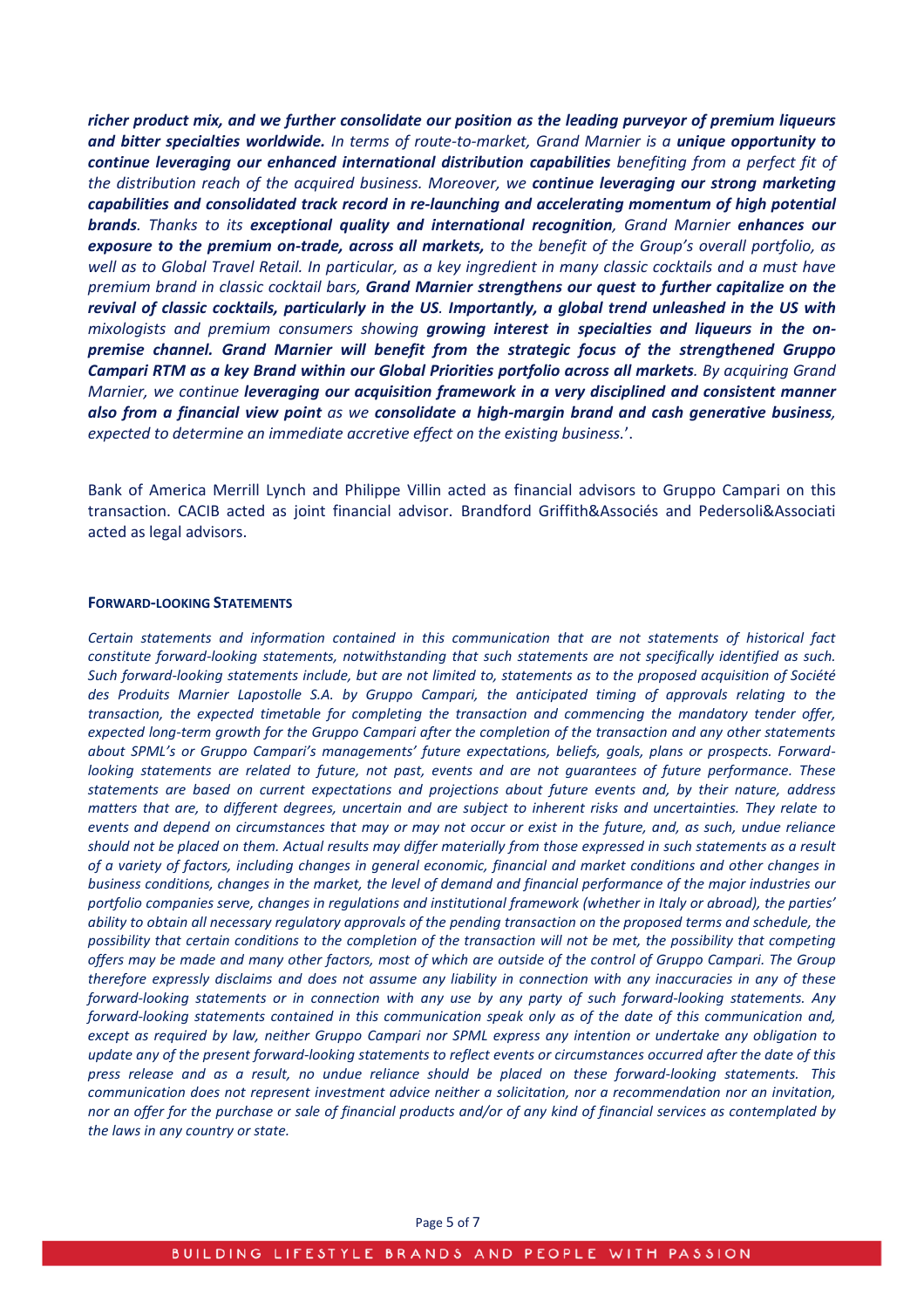#### **ANALYST CONFERENCE CALL**

At **11:00 am (CET) today, March 15, 2016**, Campari's management will hold a conference call to present the transaction. To participate, please dial one of the following numbers:

- **from Italy: 02 8020911**
- **from UK: +44 1 212818004**
- **from USA: +1 718 7058796**

The **presentation slides** can be downloaded before the conference call from the main investor relations page on Gruppo Campari's website, at [http://www.camparigroup.com/en/investors.](http://www.camparigroup.com/en/investors)

A **recording of the conference call** will be available from today, March 15 until Tuesday, March 22, 2016. To listen to it, please call the following numbers:

- **from Italy: 02 72495**
- **from UK: +44 1212 818005**
- **from USA: +1 718 7058797**

(Access code: **707#**).

#### **FOR FURTHER INFORMATION**

| <b>Investor Relations</b>                               |                                                  |                                           |
|---------------------------------------------------------|--------------------------------------------------|-------------------------------------------|
| <b>Chiara Garavini</b>                                  | Tel. +39 02 6225 330                             | Email: chiara.garavini@campari.com        |
| <b>Francesco Davico Bonino</b>                          | Tel. +39 02 6225 689                             | Email: francesco.davicobonino@campari.com |
| <b>Jing He</b>                                          | Tel. +39 02 6225 832                             | Email: jing.he@campari.com                |
| <b>Elena Tiozzo</b>                                     | Tel. +39 02 6225 290                             | Email: elena.tiozzo@campari.com           |
| <b>Corporate Communications</b><br><b>Enrico Bocedi</b> | Tel.: +39 02 6225 680                            | Email: enrico.bocedi@campari.com          |
| <b>French Media</b>                                     |                                                  |                                           |
| <b>Clément Léonarduzzi</b>                              | Tel.: +33 (1) 47054392<br>Mob.: +33 (6) 79274731 | Email: cl@ellafactory.fr                  |

http://www.camparigroup.com/en/investor http://www.camparigroup.com/en http://www.youtube.com/campariofficial https://twitter.com/gruppocampari

#### **ABOU[T GRUPPO CAMPARI](http://www.camparigroup.com/en/index.shtml)**

Davide Campari-Milano S.p.A., together with its affiliates ('Gruppo Campari'), is a major player in the global beverage sector, trading in **over 190 nations** around the world with leading positions in Europe and the Americas. The Group was founded in 1860 and today is **the sixth-largest player worldwide in the premium spirits industry**. The Group's portfolio, with over 50 brands, spans spirits, the core business, wines and soft drinks. Internationally-renowned brands include **[Aperol,](http://www.aperol.com/?http%3A//www.aperol.com/) [Appleton Estate,](http://www.appletonestate.com/) [Campari](http://www.campari.com/)**, **[SKYY](http://www.skyy.com/) and [Wild Turkey](http://www.wildturkeybourbon.com.au/)**. Headquartered in Sesto San Giovanni, Italy, Campari owns 16 plants and 2 wineries worldwide and has its own distribution network in 19 countries. The Group employs around 4,000 people. The shares of the parent company, Davide Campari-Milano S.p.A. (Reuters CPRI.MI - Bloomberg CPR IM), are listed on the Italian Stock Exchange since 2001. For more information: [http://www.camparigroup.com](http://www.camparigroup.com/)

Please enjoy our brands responsibly.